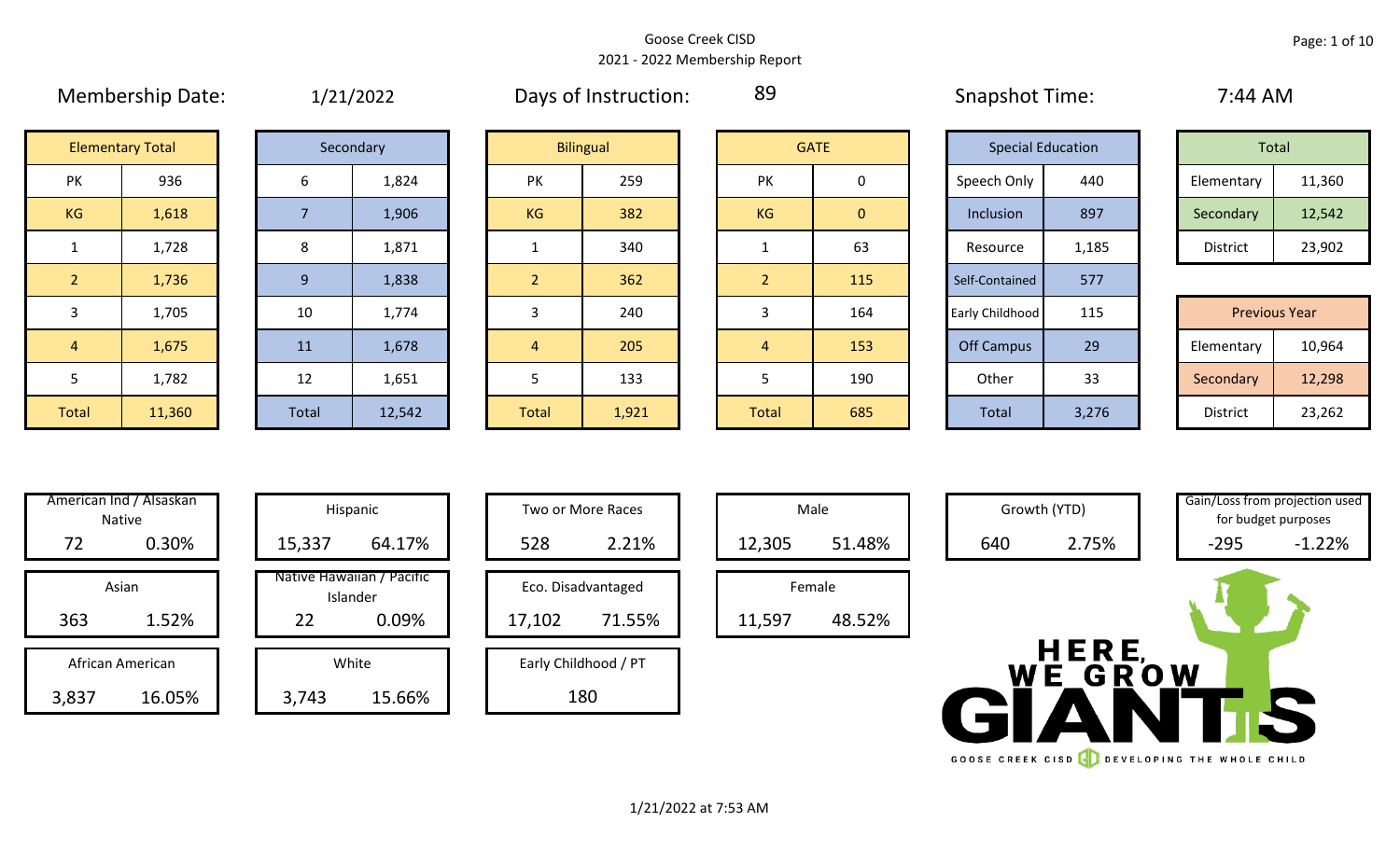## Goose Creek CISD 2021 - 2022 Membership Report - Elementary

| Date            | 1/21/2022              | PK             |                |       | KG             |             |                |              |                |       |                |                |              |                | 4              |       |       | 5              |              |       | Campus Totals | Early    | Spec. | Total | $20 - 21$ | $21-22$    | Capacity |
|-----------------|------------------------|----------------|----------------|-------|----------------|-------------|----------------|--------------|----------------|-------|----------------|----------------|--------------|----------------|----------------|-------|-------|----------------|--------------|-------|---------------|----------|-------|-------|-----------|------------|----------|
|                 |                        | GenEd          | <b>BilEd</b>   | GenEd | <b>BilEd</b>   | GenEd BilEd |                | GenEd        | <b>BilEd</b>   | Total | <b>GenEd</b>   | <b>BilEd</b>   | <b>Total</b> | GenEd          | <b>BilEd</b>   | Total | GenEd | <b>BilEd</b>   | <b>Total</b> | GenEd | <b>BilEd</b>  | Child    | Prog  |       |           | Projection |          |
| $\circ$         | Teachers               | 2              | 1              | 4     | $\mathcal{P}$  | Δ           | $\overline{2}$ | Δ            | 1              | 5     | 4              | $\overline{2}$ | 6            | 5              | -1             | 6     | 4     | 1              | 5            | 27    | 10            |          |       |       |           |            |          |
| Alam            | Students               | 42             | 23             | 70    | 45             | 78          | 25             | 81           | 21             | 102   | 87             | 21             | 108          | 104            | 25             | 129   | 91    | 26             | 117          | 553   | 186           | 0        | 63    | 802   | 734       | 703        | 850      |
|                 | <b>Available Seats</b> | $\overline{2}$ | $-1$           | 18    | -1             | 10          | 19             | 7            | $\mathbf{1}$   | 8     | 1              | 23             | 24           | 6              | $-3$           | 3     | 9     | $-1$           | 8            |       |               |          |       |       |           |            |          |
|                 | <b>Teachers</b>        | $\overline{2}$ | 2              | 3     | 1              | 3           | $\mathbf{1}$   | 3            | $\overline{2}$ | 5     | 3              | $\overline{2}$ | 5            | $\overline{3}$ | 2              | 5     | 3     | $\overline{2}$ | 5            | 20    | 12            |          |       |       |           |            |          |
| Ashbel<br>Smith | Students               | 31             | 31             | 57    | 23             | 63          | 24             | 65           | 27             | 92    | 59             | 25             | 84           | 62             | 31             | 93    | 70    | 25             | 95           | 407   | 186           | $\Omega$ | 26    | 619   | 635       | 606        | 924      |
|                 | <b>Available Seats</b> | 13             | 13             | 9     | $-1$           | 3           | $-2$           | $\mathbf{1}$ | 17             | 18    | $\overline{7}$ | 19             | 26           | 4              | 13             | 17    | 5     | 25             | 30           |       |               |          |       |       |           |            |          |
|                 | Teachers               | 3              | 2              | 4     | $\overline{2}$ | 4           | $\mathbf{2}$   | 4            | $\overline{2}$ | 6     | 4              | 1              | 5            | 4              | 2              | 6     | 4     | 2              | 6            | 27    | 13            |          |       |       |           |            |          |
| Austin          | Students               | 48             | 29             | 72    | 35             | 77          | 40             | 96           | 31             | 127   | 85             | 30             | 115          | 75             | 38             | 113   | 104   | 35             | 139          | 557   | 238           | 0        | 18    | 813   | 732       | 713        | 814      |
|                 | <b>Available Seats</b> | 18             | 15             | 16    | 9              | 11          | 4              | $-8$         | 13             | 5     | 3              | -8             | -5           | 13             | 6              | 19    | -4    | 15             | <b>11</b>    |       |               |          |       |       |           |            |          |
|                 | Teachers               | $\overline{3}$ | 1              | 5     | 1              | 6           | 1              | 6            | $\overline{2}$ | 8     | 5              | 1              | 6            | 4              | 1              | 5     | 5     | 1              | 6            | 34    | $\bf 8$       |          |       |       |           |            |          |
| Banuelos        | Students               | 61             | 17             | 114   | 20             | 125         | 24             | 122          | 35             | 157   | 115            | 21             | 136          | 95             | 23             | 118   | 130   | 20             | 150          |       |               | 0        | 17    | 939   | 826       | 856        | 850      |
|                 | <b>Available Seats</b> | 5              | 5              | $-4$  | $\overline{2}$ | 7           | $-2$           | 10           | 9              | 19    | -5             | $\mathbf{1}$   | -4           | $-7$           | $-1$           | -8    | -5    | 5              | O            | 762   | 160           |          |       |       |           |            |          |
|                 | Teachers               | 3              | $\overline{2}$ | 4     |                | 4           | $\mathbf{1}$   | 5            | $\mathbf{1}$   | 6     | 4              |                | 5            | 4              | $\overline{2}$ | 6     | 4     | $\mathbf{1}$   | 5.           | 28    | 9             |          |       |       |           |            |          |
| Bowie           | Students               | 51             | 20             | 70    | 12             | 85          | 16             | 84           | 21             | 105   | 76             | 22             | 98           | 76             | 25             | 101   | 101   | 19             | 120          |       |               | 0        | 39    | 717   | 733       | 705        | 880      |
|                 | <b>Available Seats</b> | 15             | 24             | 18    | 10             | 3           | 6              | 26           | 1              | 27    | 12             | 0              | 12           | 12             | 19             | 31    | $-1$  | 6              | 5            | 543   | 135           |          |       |       |           |            |          |
|                 | Teachers               | 3              | $\mathbf{1}$   | 3     | $\overline{2}$ | 3           | $\overline{2}$ | 4            | $\overline{2}$ | 6     | $\overline{a}$ | $\overline{2}$ | 6            | $\overline{4}$ | $\overline{1}$ | 5     | 3     | 1              | 4            | 24    | 11            |          |       |       |           |            |          |
| Carver          | Students               | 52             | 15             | 55    | 30             | 58          | 34             | 66           | 44             | 110   | 75             | 24             | 99           | 66             | 20             | 86    | 66    | 20             | 86           |       |               | $\Omega$ | 26    | 651   | 665       | 645        | 836      |
|                 | <b>Available Seats</b> | 14             | 7              | 11    | 14             | 8           | 10             | 22           | $\mathbf{0}$   | 22    | 13             | 20             | 33           | 22             | $\overline{2}$ | 24    | 9     | 5              | 14           | 438   | 187           |          |       |       |           |            |          |
|                 | Teachers               | 2              | 0              | 5     | 0              | 6           | 0              | 6            | 0              | 6     | 6              | 0              | 6            | 5              | 0              | 5.    | 6     | 0              | 6            | 36    | 0             |          |       |       |           |            |          |
| Clark           | Students               | 29             | 0              | 119   | 0              | 109         | 0              | 119          | 0              | 119   | 111            | 0              | 111          | 94             | 0              | 94    | 125   | 0              | 125          | 706   |               | 4        | 42    | 752   | 750       | 731        | 850      |
|                 | <b>Available Seats</b> | 15             | 0              | -9    | 0              | 23          | 0              | 13           | $\mathsf{O}$   | 13    | 21             | 0              | 21           | 16             | 0              | 16    | 25    | 0              | 25           |       | 0             |          |       |       |           |            |          |
|                 | Teachers               | $\overline{2}$ | 1              | 4     | 2              | 5           | $\overline{2}$ | 4            | $\mathbf{1}$   | 5     | 5              | 1              | 6            | 4              | $\mathbf{1}$   | 5.    | 3     | $\mathbf{1}$   | 4            | 27    | 9             |          |       |       |           |            |          |
| Crockett        | Students               | 34             | 21             | 65    | 29             | 92          | 38             | 71           | 19             | 90    | 88             | 27             | 115          | 87             | 10             | 97    | 72    | 27             | 99           |       |               | 5        | 9     | 694   | 684       | 689        | 638      |
|                 | <b>Available Seats</b> | 10             | $\mathbf{1}$   | 23    | 15             | 18          | 6              | 17           | $\mathbf{3}$   | 20    | 22             | -5             | 17           | $\mathbf{1}$   | 12             | 13    | 3     | $-2$           | 1            | 509   | 171           |          |       |       |           |            |          |
|                 | Teachers               | 3              | 0              | 4     | 1              | 4           | $\mathbf{1}$   | 4            | 1              | 5     | 4              | 1              | 5            | $\overline{3}$ | $\overline{2}$ | 5     | 4     | $\mathbf{1}$   | 5            | 26    | 7             |          |       |       |           |            |          |
| <b>DeZavala</b> | Students               | 62             | 0              | 71    | 16             | 87          | 12             | 83           | 18             | 101   | 85             | 13             | 98           | 85             | 22             | 107   | 94    | 18             | 112          | 567   |               |          | 10    | 677   | 659       | 631        | 924      |
|                 | <b>Available Seats</b> | 4              | 0              | 17    | 6              | 1           | 10             | 5            | 4              | q     | 3              | 9              | 12           | $-19$          | 22             | 3     | 6     | $\overline{7}$ | 13           |       | 99            |          |       |       |           |            |          |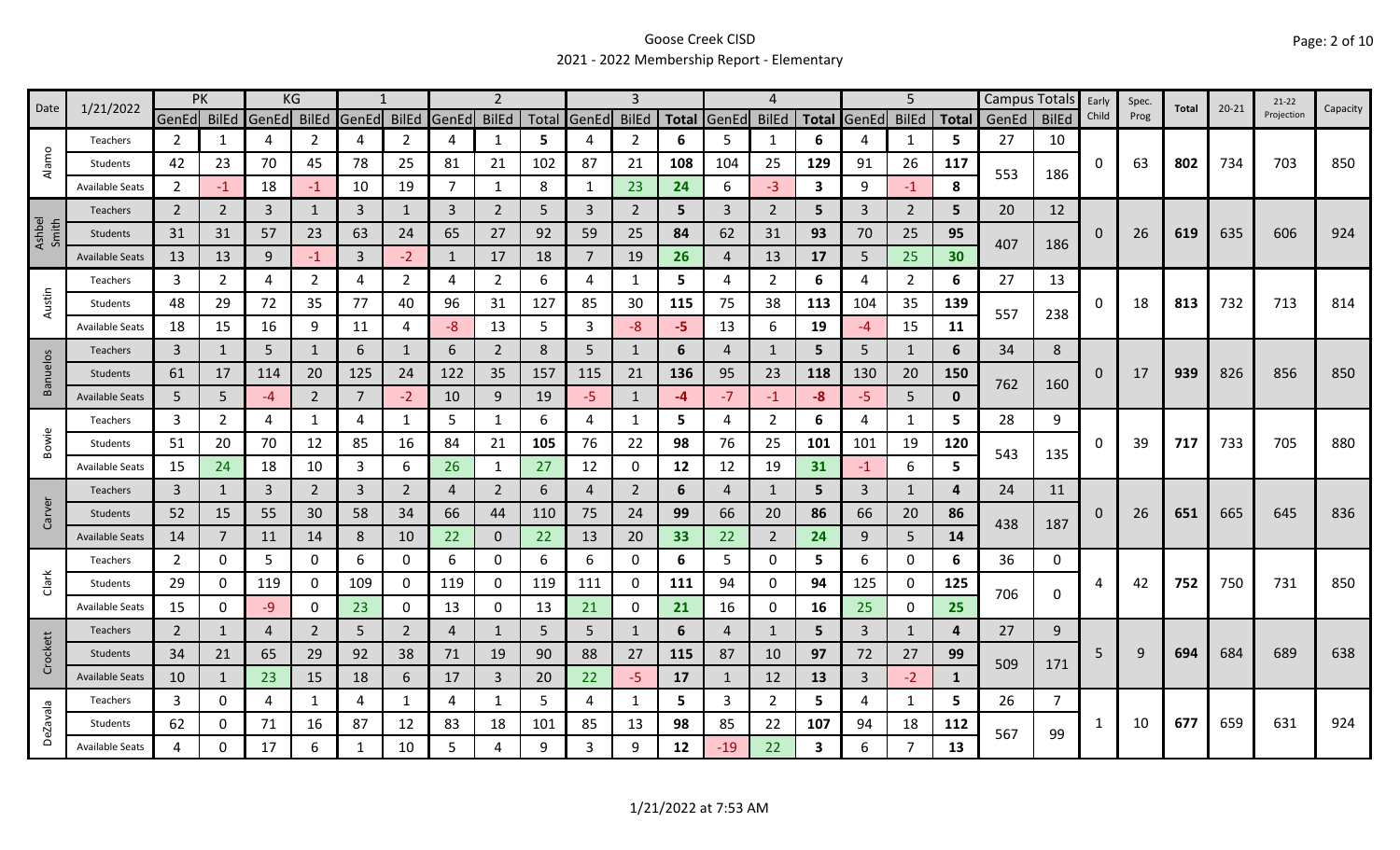## Goose Creek CISD 2021 - 2022 Membership Report - Elementary

| Date               | 1/21/2022              | PK             |                | KG             |             |                |                |             | 2              |      |                   | 3        |              |                |              |              |                | 5.           |                         | <b>Campus Totals</b> |                | Early    | Spec.    | Total  | $20 - 21$ | $21-22$    | Capacity |
|--------------------|------------------------|----------------|----------------|----------------|-------------|----------------|----------------|-------------|----------------|------|-------------------|----------|--------------|----------------|--------------|--------------|----------------|--------------|-------------------------|----------------------|----------------|----------|----------|--------|-----------|------------|----------|
|                    |                        | GenEd BilEd    |                | GenEd          | BilEd       | GenEd BilEd    |                | GenEd BilEd |                |      | Total GenEd BilEd |          | <b>Total</b> | <b>GenEd</b>   | <b>BilEd</b> | <b>Total</b> | GenEd          | <b>BilEd</b> | <b>Total</b>            | GenEd                | <b>BilEd</b>   | Child    | Prog     |        |           | Projection |          |
|                    | <b>Teachers</b>        | 2              |                | 4              | 2           | 4              | 2              | 4           | 2              | 6    | 4                 |          | 5            | 3              | 1            | 4            | $\overline{4}$ | -1           | 5                       | 25                   | 10             |          |          |        |           |            |          |
| Harlem             | Students               | 42             | 21             | 65             | 39          | 69             | 40             | 69          | 41             | 110  | 68                | 24       | 92           | 55             | 21           | 76           | 86             | 24           | <b>110</b>              | 454                  | 210            | 2        | 47       | 713    | 708       | 679        | 814      |
|                    | <b>Available Seats</b> | $2^{\circ}$    |                | 23             |             | 19             |                | 19          | 3              | 22   | 20                | $-2$     | 18           | 11             | 1            | 12           | 14             |              | 15                      |                      |                |          |          |        |           |            |          |
| 画                  | <b>Teachers</b>        |                |                |                |             |                |                | 7           | $\overline{2}$ | 9    | $\overline{7}$    | 2        | 9            |                | 2            | 9            | -7             | 2            | 9                       | 28                   | 8              |          |          |        |           |            |          |
| Highlands          | Students               |                |                |                |             |                |                | 132         | 37             | 169  | 130               | 39       | 169          | 151            | 43           | 194          | 143            | 39           | 182                     | 556                  | 158            | 0        | 15       | 729    | 766       | 729        | 814      |
|                    | <b>Available Seats</b> |                |                |                |             |                |                | 22          |                | 29   | 24                | 5        | 29           | 3              |              |              | 32             | 11           | 43                      |                      |                |          |          |        |           |            |          |
|                    | <b>Teachers</b>        | $\overline{4}$ | $\overline{2}$ | 6              | $2^{\circ}$ | $\overline{7}$ | $\overline{2}$ |             |                |      |                   |          |              |                |              |              |                |              |                         | 17                   | 6              |          |          |        |           |            |          |
| Hopper             | Students               | 71             | 29             | 127            | 40          | 142            | 35             |             |                |      |                   |          |              |                |              |              |                |              |                         |                      |                | 2        | 18       | 464    | 450       | 441        | 462      |
|                    | <b>Available Seats</b> | 17             | 15             | 5              | 4           | 12             | 9              |             |                |      |                   |          |              |                |              |              |                |              |                         | 340                  | 104            |          |          |        |           |            |          |
|                    | Teachers               | 2              |                | 4              | 2           | 3              | 2              | 3           | $\overline{2}$ | 5    | 4                 |          | 5            | 3              | 2            | 5            | 4              | -1           | 5                       | 23                   | 11             |          |          |        |           |            |          |
| Lamar              | Students               | 34             | 16             | 65             | 27          | 46             | 26             | 60          | 29             | 89   | 73                | 25       | 98           | 59             | 32           | 91           | 59             | 28           | 87                      |                      |                | 0        | 19       | 598    | 624       | 620        | 858      |
|                    | <b>Available Seats</b> | 10             | 6              | 23             | 17          | 20             | 18             | 6           | 15             | 21   | 15                | $-3$     | 12           |                | 12           | 19           | 41             | $-3$         | 38                      | 396                  | 183            |          |          |        |           |            |          |
|                    | <b>Teachers</b>        | $\mathbf{1}$   | -1             | $\overline{2}$ | 1           | 2              |                | 2           | 1              | 3    | 2                 | 2        | 4            | $\overline{2}$ | 2            | 4            | 2              | 1            | $\overline{\mathbf{3}}$ | 13                   | 9              |          |          |        |           |            |          |
| San Jacinto        | Students               | 19             | 16             | 47             | 22          | 54             | 15             | 53          | 13             | 66   | 42                | 16       | 58           | 52             | 18           | 70           | 38             | 26           | 64                      |                      |                | 0        | $\Omega$ | 431    | 390       | 390        | 528      |
|                    | <b>Available Seats</b> | $\mathbf{3}$   | 6              | $-3$           | 0           | $-10$          | $\overline{7}$ | -9          | 9              | 0    | $\overline{2}$    | 28       | 30           | -8             | 26           | 18           | 12             | $-1$         | <b>11</b>               | 305                  | 126            |          |          |        |           |            |          |
|                    | Teachers               | 3.0            | -1             | 5              |             | 6              |                | 6           | $\mathbf{1}$   |      | 6                 |          | 7            | 5.             | 1            | 6            | 5              | 1            | 6                       | 36                   | 7              |          |          |        |           |            |          |
| Travis             | Students               | 61             | 15             | 108            | 21          | 135            | 19             | 131         | 15             | 146  | 129               | 22       | 151          | 105            | 26           | 131          | 101            | 26           | 127                     |                      |                | $\Omega$ | 22       | 936    | 870       | 873        | 880      |
|                    | <b>Available Seats</b> | 5              |                | $\overline{2}$ |             | $-3$           | 3              | $\mathbf 1$ | $\overline{7}$ | 8    | 3                 | $\Omega$ | 3            | 5.             | -4           | 1            | 24             | $-1$         | 23                      | 770                  | 144            |          |          |        |           |            |          |
|                    | Teachers               | $\overline{2}$ |                | 5              |             | 5              |                | 4           | $\mathbf{1}$   | -5   | 5                 |          | 6            | 5              | 1            | 6            | 4              | $\mathbf{1}$ | 5                       | 30                   | $\overline{7}$ |          |          |        |           |            |          |
| Victoria<br>Walker | Students               | 39             | 6              | 89             | 16          | 108            | 15             | 94          | 18             | 112  | 90                | 24       | 114          | 100            | 23           | 123          | 106            | 14           | 120                     |                      |                | 47       | 25       | 814    | 738       | 715        | 924      |
|                    | <b>Available Seats</b> | 5              | 16             | 21             | 6           | $\overline{2}$ | $\overline{7}$ | -6          | 4              | $-2$ | 20                | $-2$     | 18           | 10             | $-1$         | 9            | -6             | 11           | 5                       | 626                  | 116            |          |          |        |           |            |          |
|                    | Teachers               | 37             | 17             | 62             | 21          | 66             | 21             | 66          | 21             | 87   | 67                | 19       | 86           | 61             | 21           | 82           | 62             | 17           | 79                      | 421                  | 137            |          |          |        |           |            |          |
| Total              | Students               | 676            | 259            | 1194           | 375         | 1328           | 363            | 1326        | 369            | 1695 | 1313              | 333      | 1646         | 1266           | 357          | 1623         | 1386           | 347          | 1733                    | 8,489                | 2403           | 61       | 396      | 11,349 | 10,964    | 10,726     | 12,846   |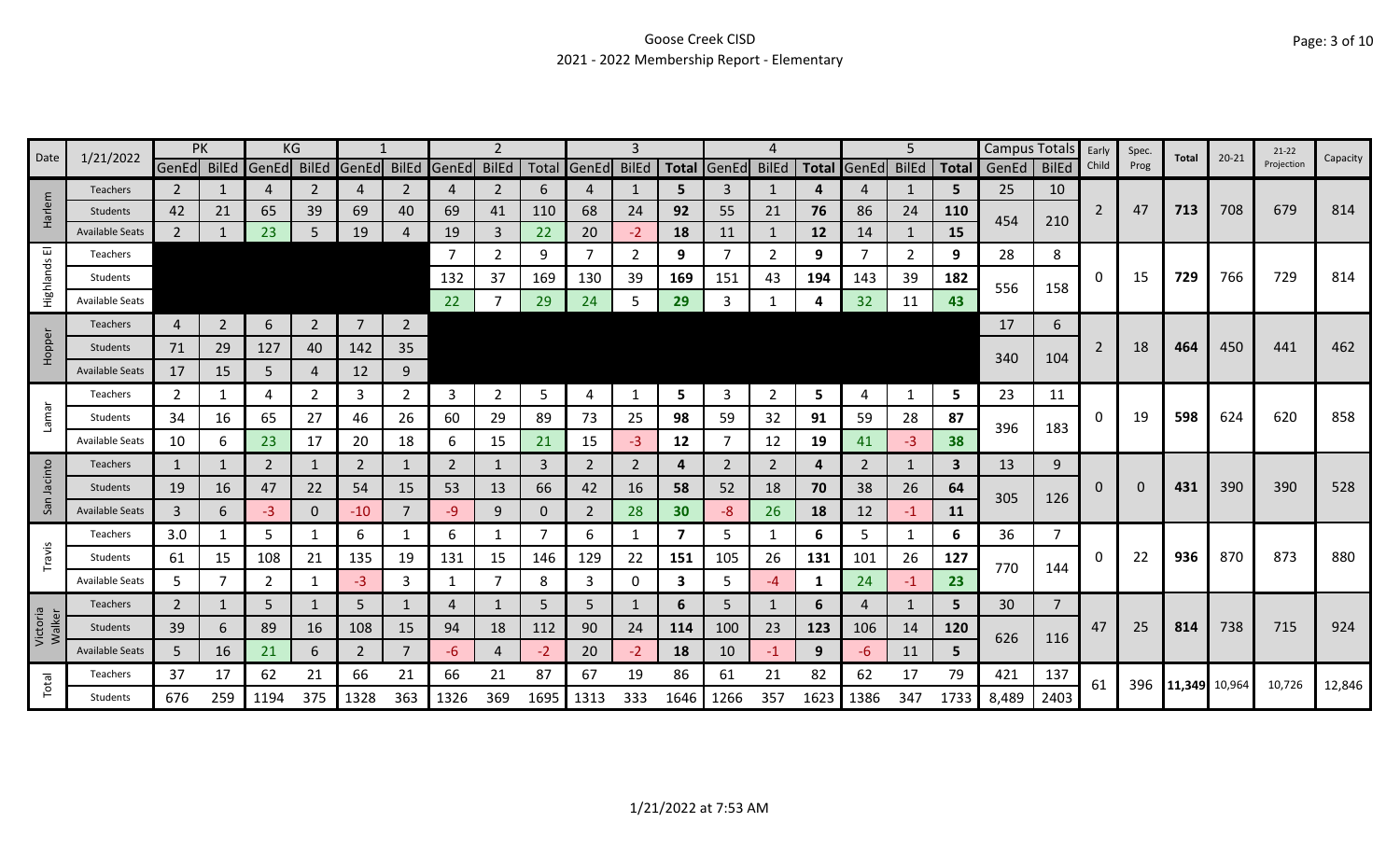Goose Creek CISD 2021 - 2022 Membership Report - Secondary

| <b>Campus</b> | $6\phantom{1}6$ | $\overline{\mathbf{z}}$ | 8         | 9           | 10             | 11    | 12    |                   |      | <b>Campus Totals</b> |                                       |                 |
|---------------|-----------------|-------------------------|-----------|-------------|----------------|-------|-------|-------------------|------|----------------------|---------------------------------------|-----------------|
|               |                 |                         |           |             |                |       |       | <b>Enrollment</b> |      |                      | Core Ratio   20-21   21-22 Projection | <b>Capacity</b> |
| <b>BJS</b>    | 249             | 282                     | 263       |             |                |       |       | 794               | 19.4 | 1,017                | 832                                   | 958             |
| CBJ           | 311             | 312                     | 339       |             |                |       |       | 962               | 22.4 | 1,053                | 989                                   | 1,198           |
| GJS           | 320             | 317                     | 320       |             |                |       |       | 957               | 22.3 | 1,186                | 976                                   | 1,164           |
| HMJ           | 286             | 298                     | 298       |             |                |       |       | 882               | 19.2 | 989                  | 962                                   | 1,176           |
| <b>HJS</b>    | 340             | 339                     | 321       |             |                |       |       | 1,000             | 20.8 | 1,272                | 1,118                                 | 1,272           |
| <b>EFGJS</b>  | 305             | 349                     | 317       |             |                |       |       | 971               | 26.2 | $\overline{0}$       | 889                                   | 1,176           |
| REL           |                 |                         |           | 461         | 482            | 442   | 422   | 1,807             | 24.8 | 1,769                | 1,893                                 | 1,968           |
| <b>RSS</b>    |                 |                         |           | 536         | 506            | 490   | 469   | 2,001             | 25.3 | 1,977                | 2,046                                 | 2,554           |
| GCM           |                 |                         |           | 536         | 566            | 518   | 493   | 2,113             | 25.5 | 2,124                | 2,137                                 | 2,536           |
| PHC           | $\pmb{0}$       | $\mathbf 0$             | $\pmb{0}$ | $\mathbf 0$ | $\overline{2}$ | 41    | 119   | 162               | 9.5  | 175                  | 35                                    |                 |
| Impact        |                 |                         |           | 120         | 105            | 95    | 80    | 400               | 23.5 | 396                  | 400                                   |                 |
| Point         | 11              | $\bf 8$                 | 11        | $10\,$      | 18             | 14    | 11    | 83                | 7.9  | 34                   | 40                                    |                 |
| <b>SCTHS</b>  |                 |                         |           | 174         | 92             | 75    | 54    | 395               | 23.2 | 306                  | 325                                   |                 |
| Total         | 1,822           | 1,905                   | 1,869     | 1,837       | 1,771          | 1,675 | 1,648 | 12,527            |      | 12,298               | 11,753                                |                 |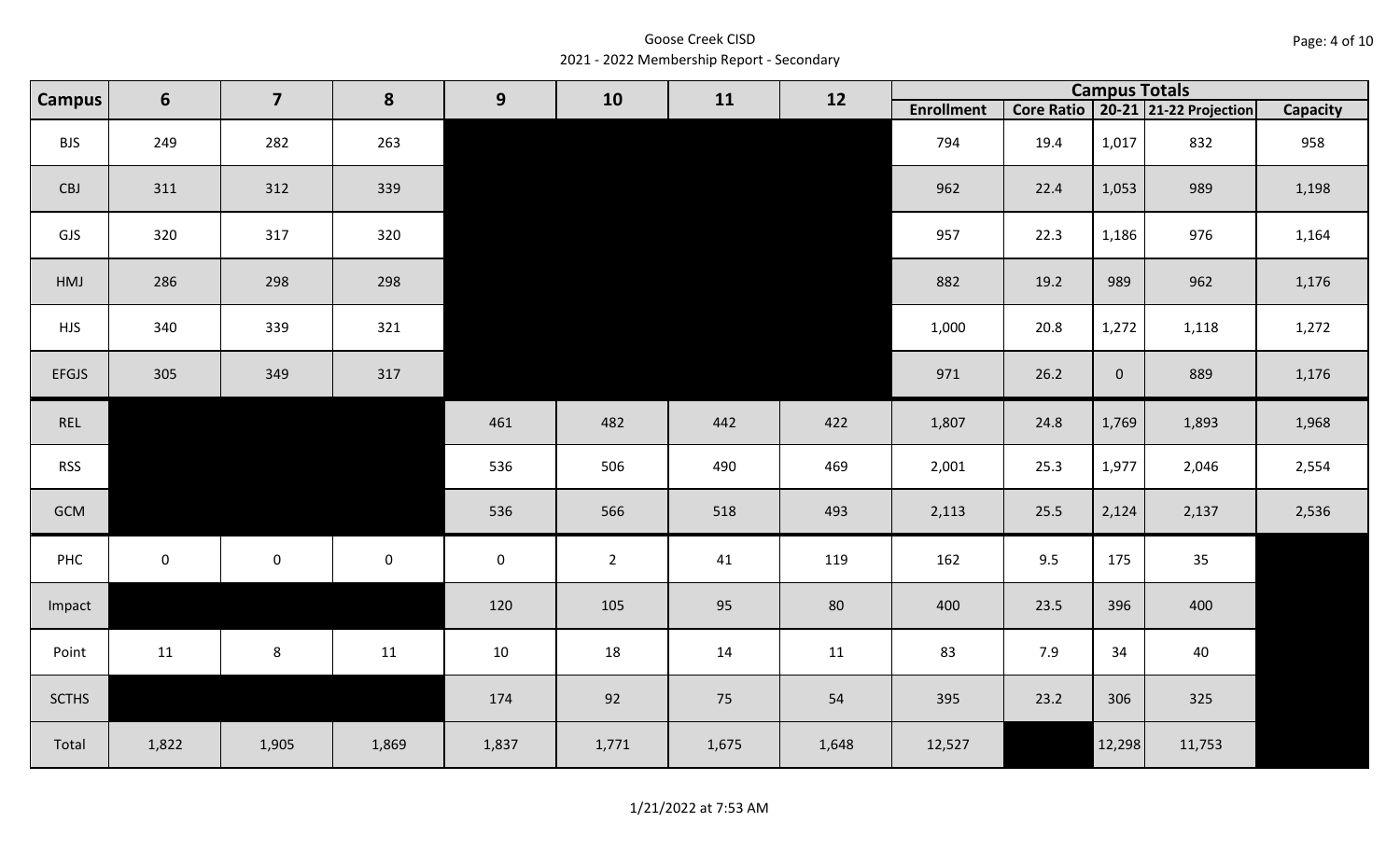## 2021 - 2022 Membership Report Early Childhood Report

|                     | Total               | No Code        | Speech Only         | Mainstream   | Self-Cont<br>50-60% | Self-Cont<br>$>60\%$ | <b>EC SpEd Program</b> | Homebound      |
|---------------------|---------------------|----------------|---------------------|--------------|---------------------|----------------------|------------------------|----------------|
| Alamo               | $\overline{0}$      | $\mathbf 0$    | $\pmb{0}$           | $\mathbf 0$  | $\mathbf 0$         | $\mathbf 0$          | $\mathbf 0$            | $\overline{0}$ |
| Ashbel Smith        | 11                  | $\mathbf{3}$   | $\pmb{0}$           | $\mathsf 0$  | $\mathsf 0$         | $\mathsf 0$          | 8                      | $\mathbf 0$    |
| Austin              | $\mathsf{O}\xspace$ | $\pmb{0}$      | $\pmb{0}$           | $\pmb{0}$    | $\pmb{0}$           | $\pmb{0}$            | $\mathsf{O}\xspace$    | $\mathbf 0$    |
| Banuelos            | $\,8\,$             | $\pmb{0}$      | $\pmb{0}$           | $\mathbf 0$  | $\mathbf 0$         | $\mathbf{1}$         | $\overline{7}$         | $\mathbf 0$    |
| Bowie               | 21                  | $\mathbf 1$    | $\pmb{0}$           | $\pmb{0}$    | $\pmb{0}$           | $\mathbf 0$          | 20                     | $\mathbf 0$    |
| Carver              | 6                   | $\pmb{0}$      | $\pmb{0}$           | $\mathbf 0$  | $\mathbf 0$         | $\mathsf 0$          | $\boldsymbol{6}$       | $\mathbf 0$    |
| Clark               | 10                  | $\pmb{0}$      | $\mathbf{1}$        | $\pmb{0}$    | $\pmb{0}$           | $\mathbf 0$          | $\sqrt{6}$             | $\mathbf{3}$   |
| Crockett            | $6\,$               | $\mathbf 1$    | 4                   | $\mathbf{1}$ | $\mathbf 0$         | $\pmb{0}$            | $\mathsf{O}\xspace$    | $\mathsf 0$    |
| DeZavala            | $\overline{7}$      | $\pmb{0}$      | $\pmb{0}$           | $\mathbf 0$  | $\mathbf 0$         | $\mathbf 0$          | $\sqrt{6}$             | $\mathbf 0$    |
| Harlem              | 32                  | $\pmb{0}$      | $\pmb{0}$           | $\mathbf 0$  | $\mathbf 0$         | $\overline{2}$       | 28                     | $\overline{2}$ |
| <b>Highlands El</b> | $\mathbf 0$         | $\pmb{0}$      | $\pmb{0}$           | $\pmb{0}$    | $\pmb{0}$           | $\mathbf 0$          | $\mathbf 0$            | $\mathbf 0$    |
| Hopper              | 13                  | $\pmb{0}$      | $\mathsf{O}\xspace$ | $\mathbf 0$  | $\pmb{0}$           | $\overline{2}$       | $\boldsymbol{9}$       | $\overline{2}$ |
| Lamar               | $2^{\circ}$         | $\overline{2}$ | $\pmb{0}$           | $\mathbf 0$  | $\pmb{0}$           | $\mathbf 0$          | $\mathbf 0$            | $\mathbf 0$    |
| San Jacinto         | $\mathbf 0$         | $\pmb{0}$      | $\pmb{0}$           | $\pmb{0}$    | $\pmb{0}$           | $\pmb{0}$            | $\pmb{0}$              | $\mathbf 0$    |
| Travis              | 13                  | $1\,$          | $\pmb{0}$           | $\pmb{0}$    | $\pmb{0}$           | $\pmb{0}$            | 12                     | $\mathbf 0$    |
| Victoria Walker     | 51                  | $\mathbf{3}$   | 46                  | $\mathbf 0$  | $\mathsf{O}\xspace$ | $\pmb{0}$            | $\mathbf{1}$           | $\mathsf 0$    |
| District            | 180                 | 11             | 51                  | $\mathbf{1}$ | $\pmb{0}$           | 5                    | 103                    | $\overline{7}$ |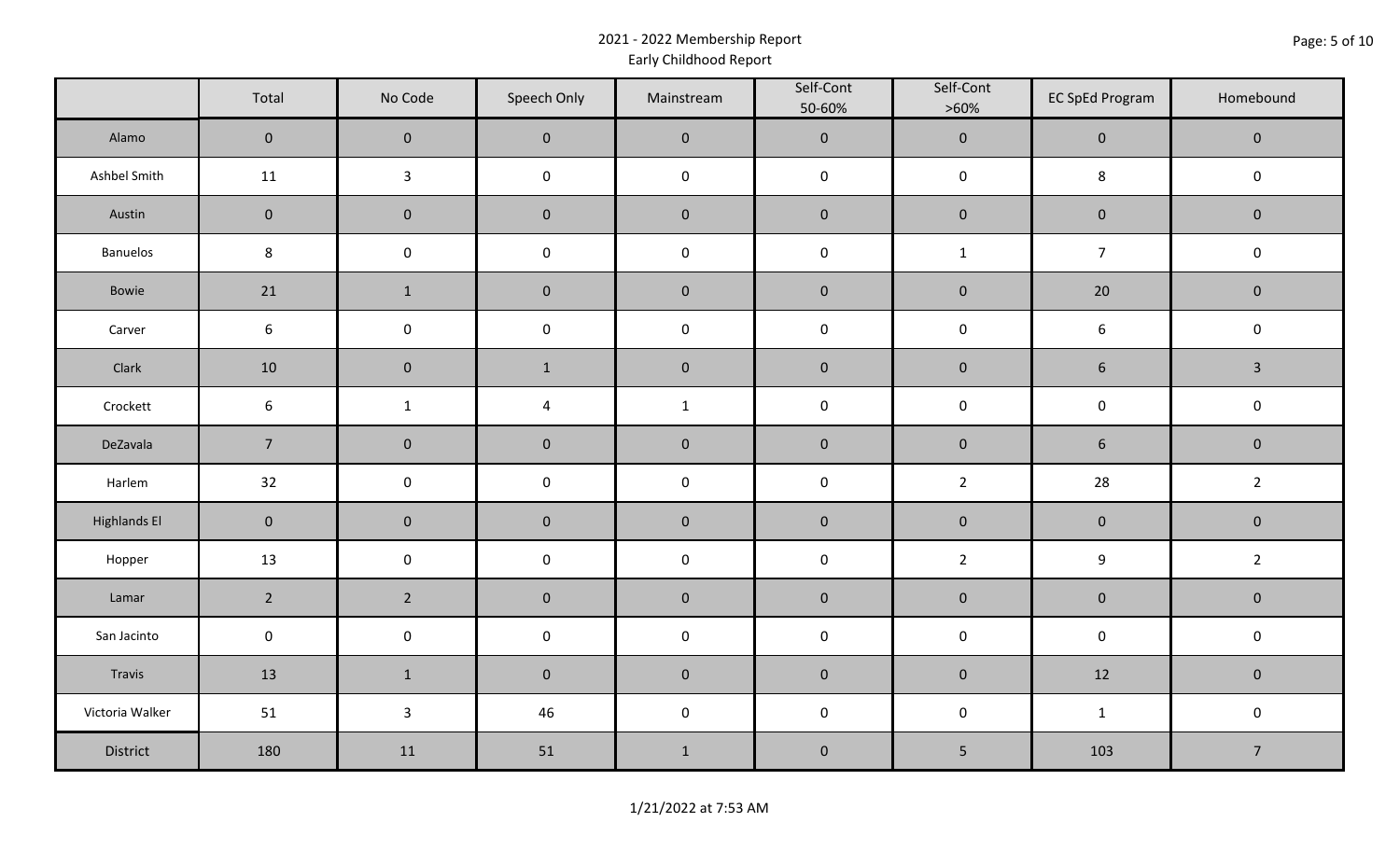## 2021 - 2022 Membership Report Bilingual Report

| Date               |             | PK                 |             | KG             |                                       | $\mathbf{1}$   |                    | $\overline{2}$ |                    | $\overline{3}$ |                |                  | $\overline{4}$  |                |                  | 5 <sup>5</sup>  |                |                    | <b>Campus Totals</b> |                |
|--------------------|-------------|--------------------|-------------|----------------|---------------------------------------|----------------|--------------------|----------------|--------------------|----------------|----------------|------------------|-----------------|----------------|------------------|-----------------|----------------|--------------------|----------------------|----------------|
|                    |             | Bilingual Bil Gate |             |                | Bilingual Bil Gate Bilingual Bil Gate |                | Bilingual Bil Gate |                | Bilingual Bil Gate |                | <b>NAC</b>     | <b>Bilingual</b> | <b>Bil Gate</b> | <b>NAC</b>     | <b>Bilingual</b> | <b>Bil Gate</b> | <b>NAC</b>     | Bilingual Bil Gate |                      | <b>NAC</b>     |
| Alamo              | 23          | $\mathbf 0$        | 45          | $\mathbf 0$    | $\mathsf{O}$                          | 0              | 31                 | $\mathbf{1}$   | 25                 | 3              | $\overline{7}$ | 34               | $\mathbf{3}$    | 12             | 40               | $\mathbf{1}$    | 15             | 198                | 8                    | 34             |
| Ashbel<br>Smith    | 31          | $\mathbf 0$        | 23          | $\mathbf 0$    | $\mathbf{1}$                          | $\overline{0}$ | 26                 | $\overline{0}$ | 24                 | $\mathbf{0}$   | 12             | 31               | $\overline{0}$  | 15             | 23               | $\mathbf{0}$    | 45             | 159                | $\mathbf{0}$         | $\mathbf 0$    |
| Austin             | 29          | $\mathbf 0$        | 35          | $\mathbf 0$    | $\mathbf{1}$                          | $\mathbf 0$    | 27                 | $\mathsf{O}$   | 27                 | $\mathbf 0$    | 15             | 36               | $\mathbf 0$     | 45             | 34               | $\mathbf 0$     | $\mathbf 0$    | 189                | $\mathbf 0$          | 0              |
| <b>Banuelos</b>    | 17          | $\overline{0}$     | 20          | $\mathbf 0$    | 21                                    | $\overline{0}$ | 34                 | $\overline{0}$ | 21                 | $\overline{0}$ | 45             | 22               | $\overline{0}$  | $\overline{0}$ | 19               | $\overline{0}$  | $\overline{0}$ | 154                | $\mathbf 0$          | $\mathbf 0$    |
| Bowie              | 20          | $\mathbf 0$        | 14          | $\mathsf{O}$   | $\mathbf 0$                           | 0              | 19                 | $\mathbf 0$    | 22                 | $\mathbf 0$    | $\mathbf 0$    | 25               | $\mathbf 0$     | $\mathbf 0$    | 20               | 0               | $\mathbf 0$    | 120                | $\mathbf 0$          | $\mathbf 0$    |
| Carver             | 15          | $\mathbf 0$        | 30          | $\mathbf{0}$   | 33                                    | $\overline{0}$ | 38                 | $\overline{0}$ | 24                 | $\overline{0}$ | $\mathbf{0}$   | 19               | $\mathbf 0$     | $\overline{0}$ | 20               | $\mathbf{0}$    | $\mathbf{0}$   | 179                | $\mathbf{0}$         | $\mathbf 0$    |
| Clark              | $\mathbf 0$ | $\mathbf 0$        | $\mathbf 0$ | $\mathbf 0$    | $\mathbf 0$                           | $\mathbf 0$    | $\mathbf 0$        | $\mathbf 0$    | $\mathbf 0$        | $\mathbf 0$    | $\mathbf 0$    | $\mathbf 0$      | $\mathbf 0$     | $\mathbf 0$    | $\mathbf 0$      | $\mathbf 0$     | $\mathbf 0$    | $\mathbf 0$        | $\mathbf 0$          | 0              |
| Crockett           | 21          | $\mathbf 0$        | 29          | $\mathbf 0$    | $\mathbf 0$                           | $\overline{0}$ | 18                 | $\overline{0}$ | 22                 | $\overline{0}$ | $\overline{0}$ | 8                | $\overline{0}$  | $\overline{0}$ | 26               | $\overline{0}$  | $\mathbf{0}$   | 124                | $\mathbf{0}$         | $\mathbf 0$    |
| DeZavala           | $\mathbf 0$ | $\mathbf 0$        | 17          | $\mathbf 0$    | $\mathbf 0$                           | $\mathbf 0$    | 18                 | $\mathbf 0$    | 13                 | $\mathbf 0$    | $\mathbf 0$    | 21               | $\mathbf 0$     | $\mathbf 0$    | 18               | $\mathbf 0$     | $\mathbf 0$    | 87                 | $\mathbf 0$          | $\mathsf{O}$   |
| Harlem             | 21          | $\mathbf 0$        | 39          | $\mathbf 0$    | 35                                    | $\mathbf 0$    | 38                 | $\overline{0}$ | 25                 | $\overline{0}$ | $\overline{0}$ | 19               | $\overline{0}$  | $\overline{0}$ | 22               | $\mathbf{0}$    | $\mathbf{0}$   | 199                | $\overline{0}$       | $\overline{0}$ |
| Highlands<br>E1    |             |                    |             |                |                                       |                | 37                 | $\mathbf 0$    | 38                 | $\mathbf 0$    | $\mathbf 0$    | 43               | $\mathbf 0$     | $\mathbf 0$    | 39               | 0               | $\mathbf 0$    | 157                | $\mathbf 0$          | 0              |
| Hopper             | 29          | $\mathbf 0$        | 40          | $\mathbf 0$    | $\overline{2}$                        | $\mathbf 0$    |                    |                |                    |                |                |                  |                 |                |                  |                 |                | 71                 | $\mathbf{0}$         | $\pmb{0}$      |
| Lamar              | 16          | $\mathbf 0$        | 28          | $\mathbf 0$    | $\mathsf{O}$                          | $\mathbf{0}$   | 28                 | $\mathbf 0$    | 24                 | $\mathbf 0$    | $\mathbf 0$    | 27               | $\mathbf 0$     | $\mathsf{O}$   | 27               | $\mathbf 0$     | $\mathbf 0$    | 150                | $\mathbf 0$          | 0              |
| San Jacinto        | 16          | $\mathbf{0}$       | 22          | $\overline{0}$ | $\mathbf 0$                           | $\mathbf{0}$   | 13                 | $\overline{0}$ | 16                 | $\overline{0}$ | $\overline{0}$ | 18               | $\mathbf 0$     | $\overline{0}$ | 25               | $\overline{0}$  | $\mathbf{0}$   | 110                | $\mathbf{0}$         | $\overline{0}$ |
| Travis             | 15          | $\mathbf 0$        | 22          | $\mathbf 0$    | $\mathsf{O}$                          | $\mathbf 0$    | 15                 | $\mathbf{0}$   | 20                 | $\mathbf 0$    | $\mathbf 0$    | 25               | $\mathbf 0$     | $\mathbf 0$    | 27               | $\mathbf 0$     | $\mathbf 0$    | 124                | $\mathbf 0$          | 0              |
| Victoria<br>Walker | 6           | $\mathbf 0$        | 16          | $\overline{0}$ | $\mathbf{1}$                          | $\overline{0}$ | 17                 | $\overline{0}$ | 21                 | $\overline{0}$ | $\mathbf{0}$   | 22               | $\overline{0}$  | $\overline{0}$ | 13               | $\overline{0}$  | $\mathbf{0}$   | 96                 | $\mathbf{0}$         | $\mathbf{0}$   |
| Total              | 259         | 0                  | 380         | $\mathbf 0$    | 94                                    | 0              | 359                | $\mathbf{1}$   | 322                | 3              | 79             | 350              | $\mathbf{3}$    | 72             | 353              | $\mathbf{1}$    | 60             | 2117               | 8                    | 34             |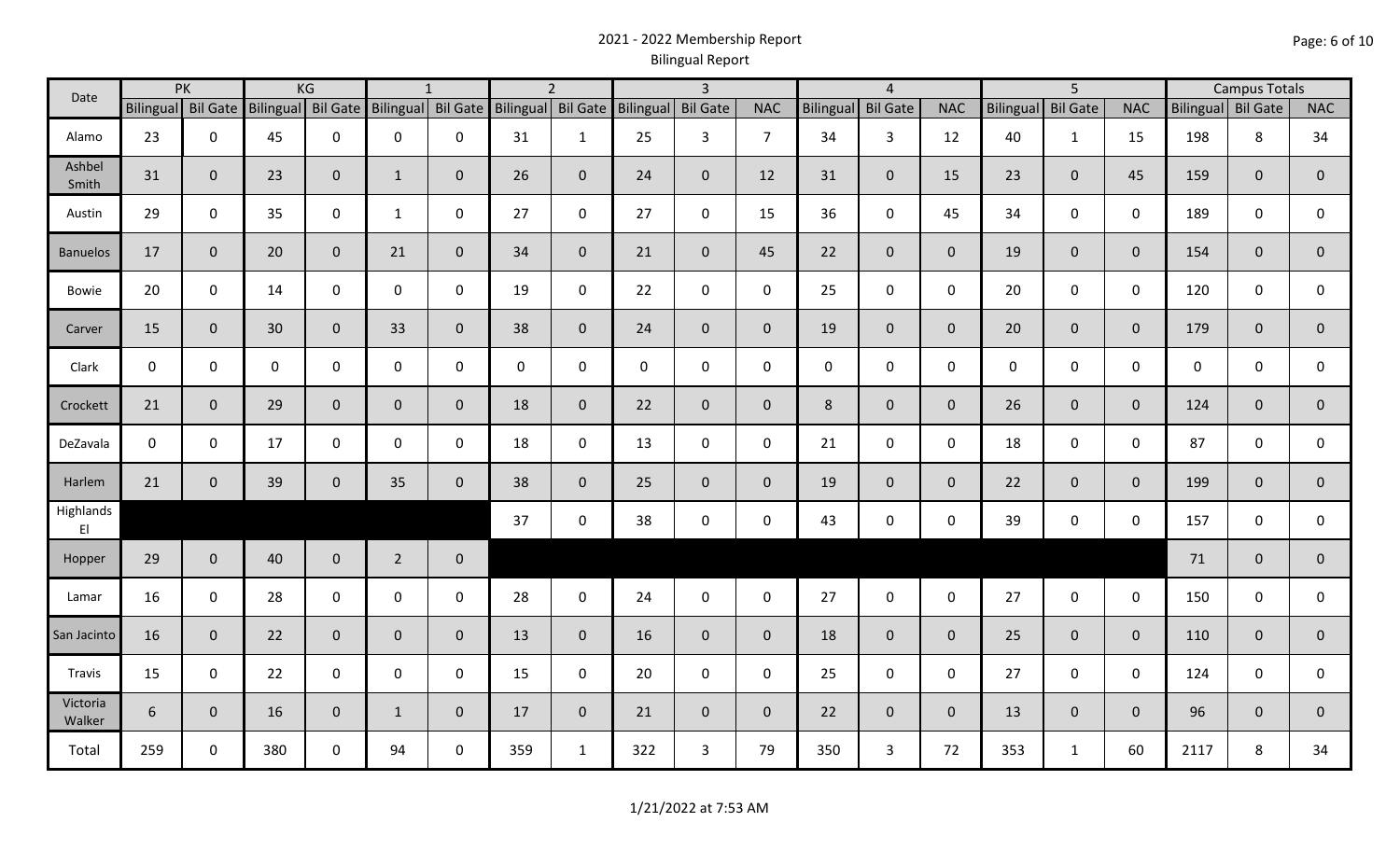## 2021 - 2022 Membership Report GATE Report

| Date                | PK             |                 | KG             |                 | $\overline{1}$ |                 | $\overline{2}$ |                     | $\overline{3}$ |                 | $\overline{4}$ |                 | $\overline{5}$ |                  | <b>Campus Totals</b> |                 |
|---------------------|----------------|-----------------|----------------|-----------------|----------------|-----------------|----------------|---------------------|----------------|-----------------|----------------|-----------------|----------------|------------------|----------------------|-----------------|
|                     | <b>GATE</b>    | <b>Bil GATE</b> | <b>GATE</b>    | <b>Bil GATE</b> | <b>GATE</b>    | <b>Bil GATE</b> | <b>GATE</b>    | <b>Bil GATE</b>     | <b>GATE</b>    | <b>Bil GATE</b> | <b>GATE</b>    | <b>Bil GATE</b> | <b>GATE</b>    | <b>Bil GATE</b>  | <b>GATE</b>          | <b>Bil GATE</b> |
| Alamo               | $\mathbf 0$    | $\mathbf 0$     | $\mathbf 0$    | $\mathbf 0$     | $\mathbf{3}$   | $\mathbf 0$     | 5              | $\mathbf{1}$        | 10             | $\mathbf{3}$    | 9              | $\mathbf{3}$    | 12             | $\mathbf{1}$     | 39                   | 8               |
| <b>Ashbel Smith</b> | $\overline{0}$ | $\mathbf{0}$    | $\overline{0}$ | $\overline{0}$  | $\mathbf{3}$   | $\mathbf 0$     | $\overline{2}$ | $\mathbf{1}$        | 8              | $\mathbf{1}$    | $\overline{7}$ | $2^{\circ}$     | 5              | $\overline{2}$   | 25                   | $6\phantom{1}$  |
| Austin              | $\mathbf 0$    | $\mathbf 0$     | $\mathbf 0$    | $\mathbf 0$     | 9              | $\mathbf 0$     | 14             | $\overline{a}$      | 19             | $\mathbf 0$     | 15             | $\mathbf 0$     | 30             | $\pmb{0}$        | 87                   | $\overline{4}$  |
| <b>Banuelos</b>     | $\mathbf{0}$   | $\mathbf 0$     | $\overline{0}$ | $\overline{0}$  | 9              | $\mathbf 0$     | 10             | $\mathbf{1}$        | 16             | $\overline{0}$  | 14             | $\overline{0}$  | 18             | $\boldsymbol{0}$ | 67                   | $\mathbf{1}$    |
| Bowie               | $\mathbf 0$    | $\mathbf 0$     | $\mathbf 0$    | $\mathbf 0$     | $\overline{2}$ | $\mathbf 0$     | $\mathbf{3}$   | $2^{\circ}$         | 4              | $\mathbf 0$     | $\overline{2}$ | $\mathbf 0$     | 19             | $\pmb{0}$        | 30                   | $\overline{2}$  |
| Carver              | $\overline{0}$ | $\mathbf 0$     | $\mathbf{0}$   | $\overline{0}$  | $\mathbf{3}$   | $\mathbf 0$     | 9              | $\mathsf{O}\xspace$ | $\overline{2}$ | $\mathbf 0$     | $\mathbf{1}$   | $\mathbf{1}$    | $\overline{3}$ | $\mathbf 0$      | 18                   | $\mathbf{1}$    |
| Clark               | $\mathbf 0$    | $\mathbf 0$     | $\mathbf 0$    | $\mathbf 0$     | $\overline{7}$ | $\mathbf 0$     | 11             | $\pmb{0}$           | 22             | $\mathbf 0$     | 16             | $\mathbf 0$     | 15             | $\pmb{0}$        | 71                   | $\pmb{0}$       |
| Crockett            | $\mathbf{0}$   | $\overline{0}$  | $\mathbf{0}$   | $\overline{0}$  | $\overline{2}$ | $\mathbf 0$     | $\overline{7}$ | $\overline{0}$      | 16             | $\overline{0}$  | 10             | $\overline{0}$  | 16             | $\pmb{0}$        | 51                   | $\overline{0}$  |
| DeZavala            | $\mathbf 0$    | $\mathbf 0$     | $\mathbf 0$    | $\mathbf 0$     | $\mathbf{1}$   | $\mathsf 0$     | 5              | $\mathbf{1}$        | 3              | $\mathbf 0$     | 5              | $\mathbf 0$     | $\overline{7}$ | $\pmb{0}$        | 21                   | $\mathbf{1}$    |
| Harlem              | $\mathbf{0}$   | $\mathbf 0$     | $\mathbf 0$    | $\overline{0}$  | 8              | $\mathbf 0$     | 6              | $\mathbf 0$         | 5              | $\mathbf 0$     | $\overline{7}$ | $\overline{2}$  | 14             | $\mathbf 0$      | 40                   | $2^{\circ}$     |
| <b>Highlands El</b> |                |                 |                |                 |                |                 | 11             | $\mathsf{O}\xspace$ | 11             | $\mathbf{1}$    | 15             | $\mathbf 0$     | 13             | $\pmb{0}$        | 50                   | $\mathbf{1}$    |
| Hopper              | $\mathbf 0$    | $\mathbf{0}$    | $\mathbf 0$    | $\overline{0}$  | $\overline{4}$ | $\pmb{0}$       |                |                     |                |                 |                |                 |                |                  | $\overline{4}$       | $\overline{0}$  |
| Lamar               | $\mathbf 0$    | $\mathbf 0$     | $\mathbf 0$    | $\mathbf 0$     | $\overline{2}$ | $\mathsf 0$     | $\mathbf{1}$   | $\mathbf{1}$        | 6              | $\mathbf{1}$    | $\mathbf{3}$   | 5 <sup>5</sup>  | 6              | $\mathbf 0$      | 18                   | $\overline{7}$  |
| San Jacinto         | $\overline{0}$ | $\mathbf{0}$    | $\overline{0}$ | $\overline{0}$  | $\mathbf{1}$   | $\mathbf 0$     | $\mathbf{1}$   | $\mathbf{0}$        | 5              | $\mathbf 0$     | 8              | $\overline{0}$  | $\overline{4}$ | $\mathbf 0$      | 19                   | $\overline{0}$  |
| Travis              | $\mathbf 0$    | $\mathbf 0$     | $\mathbf 0$    | $\mathbf 0$     | 5              | $\mathbf 0$     | 11             | $\mathsf{O}\xspace$ | 13             | $\overline{2}$  | 15             | $\mathbf 0$     | 10             | $\pmb{0}$        | 54                   | $\overline{2}$  |
| Victoria<br>Walker  | $\overline{0}$ | $\mathbf 0$     | $\overline{0}$ | $\overline{0}$  | $\overline{4}$ | $\mathbf 0$     | $\overline{7}$ | $\mathbf{1}$        | 16             | $\mathbf 0$     | 13             | $\overline{0}$  | 15             | $\pmb{0}$        | 55                   | $\mathbf{1}$    |
| Total               | $\mathbf 0$    | $\mathbf 0$     | $\mathsf{O}$   | $\mathbf 0$     | 63             | $\mathsf 0$     | 103            | 12                  | 156            | 8               | 140            | 13              | 187            | $\mathsf{3}$     | 649                  | 36              |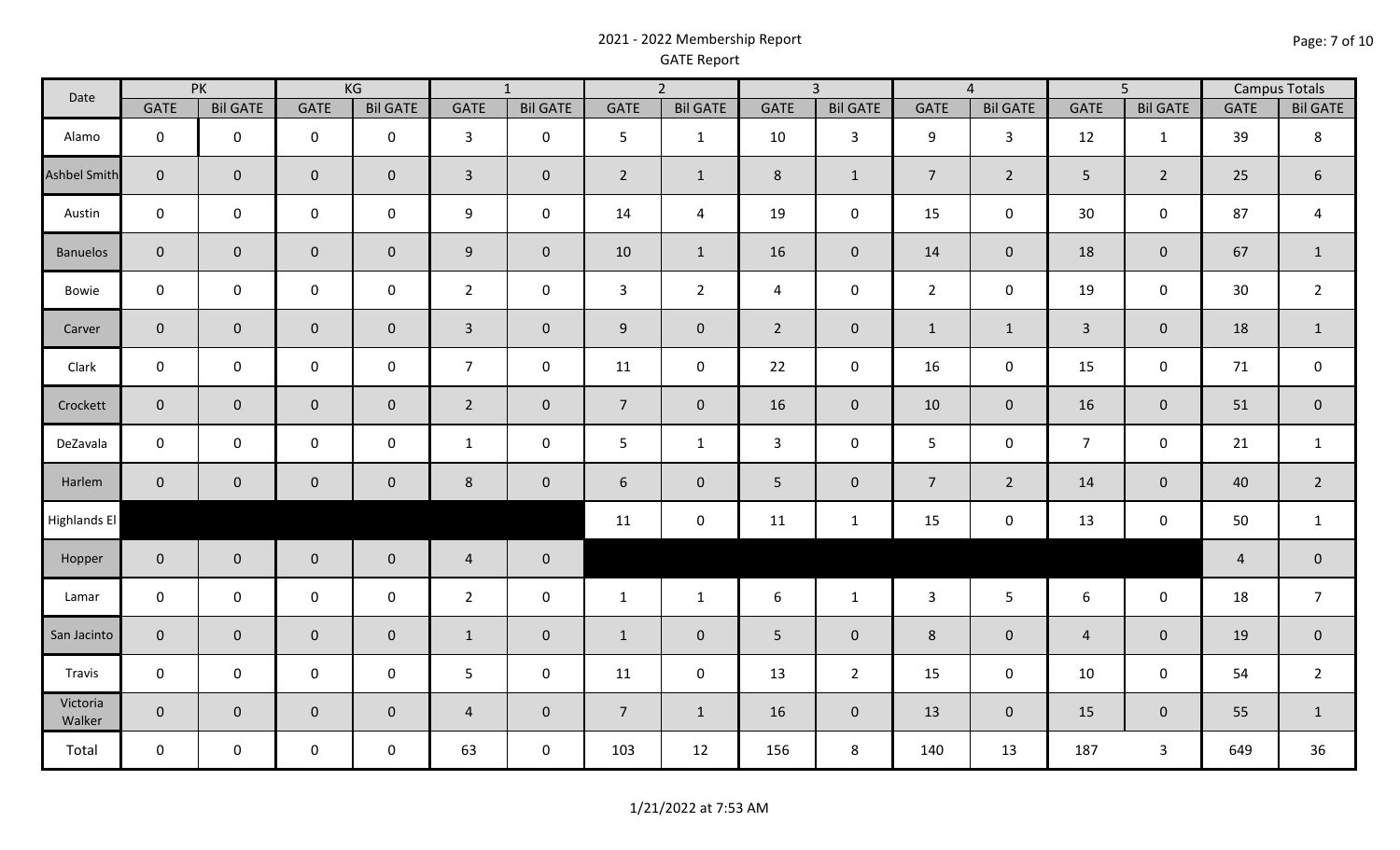## 2021 - 2022 Membership Report SpEd Report

|                     | Speech Only    | Inclusion        | Resource <21%  | Resource<br>21-50% | Self-Cont<br>50-60% | Self-Cont<br>$>60\%$ | <b>EC SpEd Program</b> | Homebound      |
|---------------------|----------------|------------------|----------------|--------------------|---------------------|----------------------|------------------------|----------------|
|                     | $\mathbf 0$    | 40               | 41             | 42                 | 43                  | 44                   | 45                     | -1             |
| Alamo               | 16             | 10               | 47             | $\overline{3}$     | $\pmb{0}$           | 18                   | $\mathbf{0}$           | $\mathbf{0}$   |
| Ashbel Smith        | 25             | $\boldsymbol{6}$ | 25             | 14                 | $\mathbf{1}$        | 18                   | 8                      | $\mathbf 0$    |
| Austin              | 33             | 13               | 59             | $\mathbf{0}$       | $\mathbf{1}$        | 18                   | $\mathbf{0}$           | $\mathbf{0}$   |
| <b>Banuelos</b>     | 29             | 10               | 41             | $\overline{a}$     | $\mathbf 0$         | 8                    | 9                      | $\mathbf 0$    |
| Bowie               | 20             | 15               | 50             | $\overline{9}$     | $\mathbf 0$         | 15                   | 24                     | $\pmb{0}$      |
| Carver              | 14             | $\overline{7}$   | $30\,$         | $10\,$             | $\mathbf{1}$        | 19                   | $\overline{7}$         | $\mathbf{1}$   |
| Clark               | 33             | $\sqrt{4}$       | 41             | 5                  | $\mathbf{0}$        | 33                   | 9                      | $\overline{3}$ |
| Crockett            | 25             | 17               | 24             | $\overline{2}$     | $\mathbf 0$         | 9                    | $\mathbf 0$            | $\mathbf 0$    |
| DeZavala            | 13             | 11               | 27             | $\mathbf 1$        | $\mathbf 0$         | $\overline{4}$       | $6\phantom{a}$         | $\mathbf{0}$   |
| Harlem              | 16             | $\overline{3}$   | 52             | $\overline{2}$     | $\pmb{0}$           | 19                   | 28                     | $\overline{2}$ |
| <b>Highlands El</b> | 16             | 22               | 65             | $\overline{7}$     | $\pmb{0}$           | 15                   | $\pmb{0}$              | $\overline{2}$ |
| Hopper              | 26             | $\overline{4}$   | $\overline{7}$ | $\mathbf 0$        | $\mathbf 0$         | 8                    | $10\,$                 | $\overline{3}$ |
| Lamar               | 12             | 11               | 26             | $\overline{3}$     | $\mathbf 0$         | 19                   | $\mathbf 0$            | $\overline{2}$ |
| San Jacinto         | 24             | 12               | 35             | $\pmb{0}$          | $\mathbf 0$         | $\mathbf 0$          | $\mathbf 0$            | $\mathbf{1}$   |
| Travis              | 36             | 18               | 44             | $\mathbf 1$        | $\mathbf 0$         | 10                   | 12                     | $\mathbf{0}$   |
| Victoria Walker     | 80             | 18               | 40             | 5                  | $\mathsf{O}\xspace$ | 23                   | $\overline{2}$         | $\mathbf 0$    |
| <b>BJS</b>          | $\overline{7}$ | 56               | 13             | 15                 | 16                  | $\overline{2}$       | $\mathbf 0$            | $\mathbf 0$    |
| CBJ                 | $\overline{4}$ | 60               | 12             | 20                 | 29                  | 18                   | $\mathbf 0$            | $\mathbf{1}$   |
| <b>EFGJS</b>        | $\mathbf 0$    | 51               | 10             | 41                 | 9                   | $\overline{13}$      | $\mathbf 0$            | $\overline{3}$ |
| GJS                 | $\overline{2}$ | 54               | 19             | 13                 | 26                  | 25                   | $\mathbf 0$            | $\mathbf 0$    |
| HMJ                 | $1\,$          | 55               | 21             | 24                 | 15                  | 23                   | $\mathbf 0$            | $\mathbf 0$    |
| <b>HJS</b>          | $\mathsf 3$    | 48               | 17             | 30                 | 25                  | 14                   | $\mathbf 0$            | $\overline{2}$ |
| <b>REL</b>          | $\mathbf 0$    | 117              | 34             | 60                 | $\overline{4}$      | 39                   | $\mathbf 0$            | $\overline{2}$ |
| <b>RSS</b>          | $\overline{3}$ | 103              | 35             | 53                 | 4                   | 45                   | $\mathbf 0$            | $\overline{2}$ |
| <b>GCM</b>          | $\mathbf 1$    | 119              | 32             | 52                 | $\mathbf{1}$        | 30                   | $\pmb{0}$              | $\overline{4}$ |
| Impact              | $\mathbf{1}$   | $\boldsymbol{6}$ | $\mathbf 0$    | $\mathbf 0$        | $\mathbf 0$         | $\mathbf 0$          | $\mathbf 0$            | $\mathbf 0$    |
| <b>Stuart CTHS</b>  | $\mathbf 0$    | 27               | $\mathbf 0$    | $\mathbf 0$        | $\mathbf 0$         | $\mathbf{0}$         | $\mathbf{0}$           | $\mathbf{0}$   |
| PHC                 | $\pmb{0}$      | 14               | $\pmb{0}$      | $\mathbf{1}$       | $\mathbf 0$         | $\mathbf 0$          | $\mathbf 0$            | $\mathbf 0$    |
| Point               | $\mathbf 0$    | $\mathbf 0$      | $\mathbf 0$    | $\mathbf 0$        | $\mathbf 0$         | $\mathbf{0}$         | $\mathbf{0}$           | $\mathbf{0}$   |
| Elementary          | 418            | 181              | 613            | 66                 | 3                   | 236                  | 115                    | 14             |
| Secondary           | 22             | 710              | 193            | 309                | 129                 | 209                  | $\mathbf 0$            | 14             |
| District            | 440            | 891              | 806            | 375                | 132                 | 445                  | 115                    | 28             |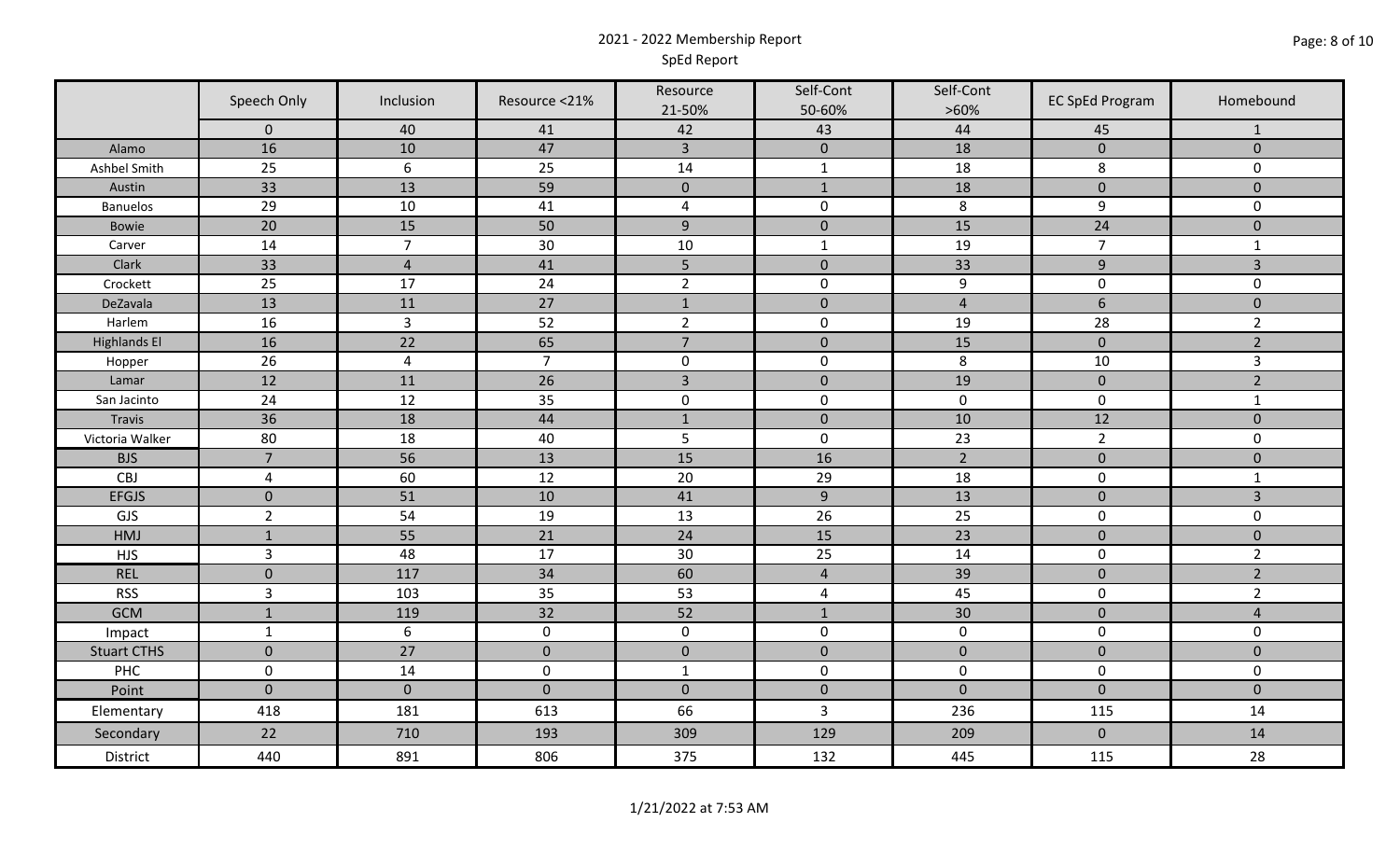# 2021 - 2022 Membership Report Special Programs

|                     | At-Risk | SpEd           | GT              | <b>LEP</b>      | Migrant        | Econ Dis | <b>Dyslexia</b> | 504             |
|---------------------|---------|----------------|-----------------|-----------------|----------------|----------|-----------------|-----------------|
| Alamo               | 534     | 94             | 47              | 253             | $\mathbf{1}$   | 567      | 44              | 41              |
| Ashbel Smith        | 437     | 97             | 31              | 243             | $\overline{2}$ | 550      | 36              | 21              |
| Austin              | 417     | 125            | 91              | 264             | $\overline{7}$ | 533      | 57              | 39              |
| <b>Banuelos</b>     | 600     | 102            | 68              | 209             | $\overline{3}$ | 604      | 44              | 46              |
| Bowie               | 517     | 133            | 32              | 174             | $\overline{7}$ | 560      | 38              | 24              |
| Carver              | 413     | 89             | 19              | 168             | $\overline{7}$ | 571      | 25              | 22              |
| Clark               | 289     | 128            | 71              | 41              | $\overline{2}$ | 426      | 32              | 51              |
| Crockett            | 390     | 79             | 51              | 206             | 10             | 497      | 35              | 34              |
| DeZavala            | 342     | 63             | 22              | 135             | $\overline{2}$ | 558      | 28              | 25              |
| Harlem              | 414     | 123            | 42              | 207             | $\overline{2}$ | 602      | 38              | 30 <sup>°</sup> |
| <b>Highlands El</b> | 447     | 128            | 51              | 200             | $\overline{2}$ | 562      | 73              | 66              |
| Hopper              | 264     | 58             | $\overline{4}$  | 126             | $\mathbf 0$    | 375      | $\overline{4}$  | 12              |
| Lamar               | 420     | 73             | 25              | 204             | $5\phantom{.}$ | 519      | 30              | 35              |
| San Jacinto         | 314     | $74$           | 19              | 167             | $\mathbf 0$    | 358      | 33              | 22              |
| Travis              | 543     | 121            | 56              | 208             | $\mathbf{1}$   | 675      | 34              | 35              |
| Victoria Walker     | 509     | 169            | 56              | 191             | $\overline{5}$ | 503      | 45              | 52              |
| <b>BJS</b>          | 498     | 110            | 55              | 154             | $\overline{2}$ | 628      | 69              | 77              |
| CBJ                 | 563     | 145            | 90              | 185             | $\mathbf{1}$   | 672      | 65              | 86              |
| EFGJS               | 514     | 128            | 129             | 117             | 8              | 585      | 61              | 93              |
| GJS                 | 524     | 140            | 110             | 134             | $8\phantom{1}$ | 589      | 78              | 105             |
| HMJ                 | 504     | 140            | 53              | 242             | 9              | 717      | 58              | 74              |
| <b>HJS</b>          | 590     | 142            | 81              | 192             | $\overline{7}$ | 771      | 69              | 112             |
| <b>REL</b>          | 948     | 268            | 98              | 251             | 11             | 1325     | 122             | 204             |
| <b>RSS</b>          | 801     | 253            | 187             | 228             | 13             | 1261     | 124             | 235             |
| GCM                 | 793     | 241            | 186             | 222             | 18             | 1364     | 113             | 209             |
| Impact              | 123     | $\overline{7}$ | 70              | $6\overline{6}$ | $\overline{4}$ | 255      | 15              | 22              |
| <b>Stuart CTHS</b>  | 214     | 27             | 30 <sup>°</sup> | 54              | 6              | 286      | 31              | 59              |
| PHC                 | 143     | 15             | $\overline{2}$  | 24              | $\overline{2}$ | 105      | 12              | 30 <sup>°</sup> |
| Point               | 83      | 9              | $\mathbf{1}$    | 14              | $\mathbf{1}$   | 68       | 11              | 16              |
| Elementary          | 6850    | 1656           | 685             | 2996            | 56             | 8460     | 596             | 555             |
| Secondary           | 6298    | 1625           | 1092            | 1823            | 90             | 8626     | 828             | 1322            |
| District            | 13148   | 3281           | 1777            | 4819            | 146            | 17086    | 1424            | 1877            |